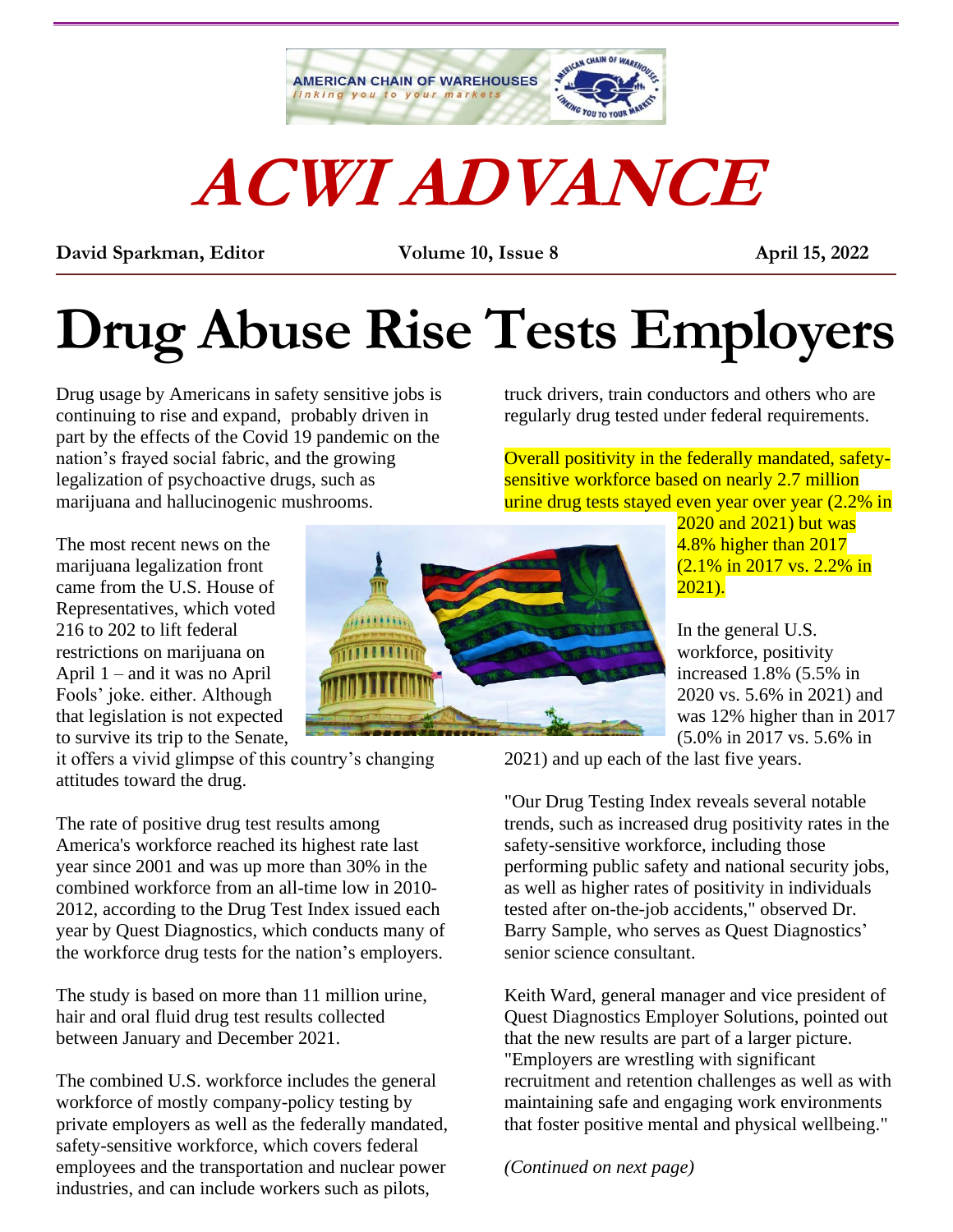He added, "Our Drug Testing Index data raises important questions about what it means to be an employer committed to employee health and safety. Eager to attract talent, employers may be tempted to lower their standards. In the process, they raise the specter of more drug-related impairment and worksite accidents that put other employees and the general public in harms' way."

#### **Breaking Down the Data**

After five years of steady declines in several drug categories, positivity rates based on urine drug tests for the federally mandated, safety-sensitive workforce increased in 2021.

Among those workers, marijuana was up 8.9% (0.79% in 2020 to 0.86% in 2021), amphetamines jumped 7.8% (0.64% in 2020 to 0.69% in 2021) and cocaine rose 5% (0.20% in 2020 to 0.21% in 2021).

"It is important for workers to know that certain employers are required to test for marijuana under federal law and if they use marijuana, they can still lose their jobs," said Dr. Sample. "People who use drugs during working hours or before work can still be impaired and dangerous to co-workers, the general public and themselves."

Positivity rates for marijuana in the general U.S. workforce, based on more than six million urine tests, continued an upward climb, increasing 8.3% (3.6% in 2020 vs. 3.9% in 2021), the highest positivity rate ever reported in the annual index.

Over the previous five years, positivity for marijuana in the general workforce increased 50% (2.6% in 2017 vs. 3.9% in 2021).

Quest also reported oral fluid test results – which generally have a shorter window of drug detection than urine, and can detect some drugs faster, in a matter of minutes vs. hours. Oral fluid collection also has the advantage of being observed, making it harder for employees to find a way to subvert the testing process, it noted.

In 2021, positivity in the general U.S. workforce based on oral fluid was 7.3% in 2021, a decline of 46.3% compared to 2020 (13.6%) and 29.8% compared to 2017 (10.4%).

Quest said the drop in oral fluid-positivity (13.6% in 2020 vs. 7.3% in 2021) was driven by a decline in the number of pre-employment tests that

included marijuana. However, for tests that included marijuana, the oral-fluid drug positivity rate for marijuana was 14.8% in 2021, up 20.3% compared to 2020 (12.3%) and 68.2% up from 8.8% in 2017.

At the same time, the positivity rate for cocaine increased 46.6% (0.58% in 2020 vs. 0.85% in 2021), its highest spike since 2006, and methamphetamine increased 26.4% (0.53% in 2020 vs. 0.67% in 2021), exhibiting year-over-year increases for the last five years.

Urine positivity rates for post-accident testing increased at a greater rate than pre-employment testing over the past five years, driven by higher positivity on post-accident tests for marijuana, cocaine and semi-synthetic opiates

Over the last five years in general U.S. workforce urine drug testing, pre-employment positivity increased 17.4% (4.6% in 2017 vs. 5.4% in 2021); while post-accident positivity increased 26% (7.7% in 2017 vs. 9.7% in 2021).

Similarly, in federally mandated, safety-sensitive workforce urine drug tests, pre-employment positivity rose 9.5% since 2017 (2.1% in 2017 vs. 2.3% in 2021), while post-accident positivity rose 41.9% (3.1% in 2017 vs. 4.4% in 2021).

In 2021, post-accident positivity compared to preemployment positivity was 79.6% higher (9.7% vs. 5.4%) in the general workforce and 91.3% higher (4.4% vs. 2.3%) in the safety-sensitive workforce.

For the safety-sensitive workforce urine testing in 2021, post-accident positivity for marijuana, cocaine, opiates (hydrocodone and hydromorphone) and oxycodones (oxycodone and oxymorphone) was 63.6%, 119%, 257.1%, and 194.1% higher, respectively, compared to pre-employment tests.

"Drug use affecting the work environment is a complex problem that is not going away," said Jenny Burke, vice president of impairment practice, National Safety Council.

"When workers use impairing substances, it can create incidents that compromise the safety of other workers and, in some cases, the general public. Employers should have the right and ability to maintain a substance-free workplace and the use of drug testing, including oral fluid in addition to urine. NSC supports policies and procedures that ensure safe and healthy workplaces."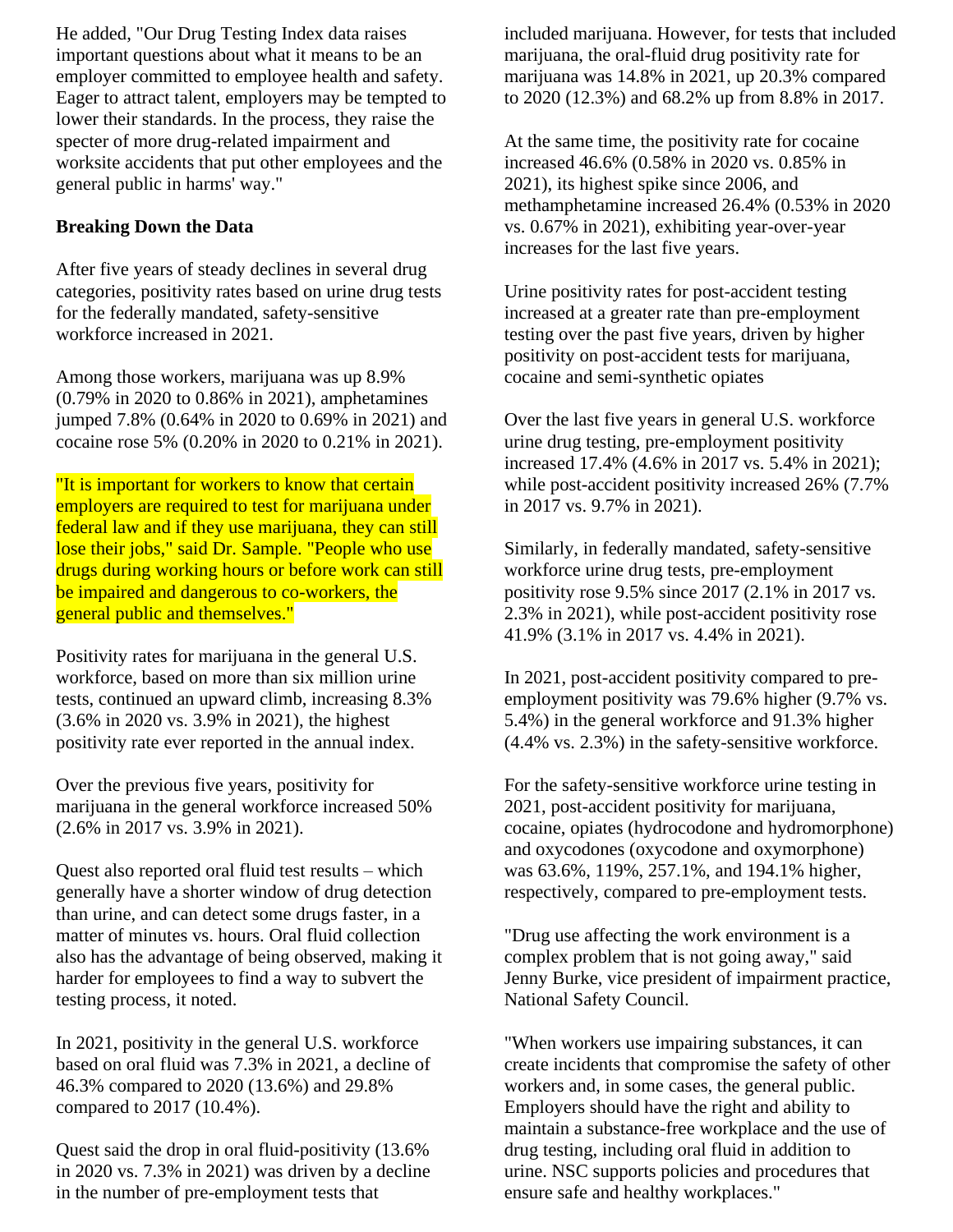### **Retail Claims Biggest Boxes**

Retailers and wholesalers are driving the trend towards larger big box warehouses, according to the commercial real estate services giant CBRE.

North American "big-box" warehouse transactions (defined as 200,000 square feet or larger) rose dramatically in 2021, intended to accommodate large amounts of merchandise to meet consumer demand and avoid future supply chain disruptions.

As retailers grappled with supply shortages in the early stages of the pandemic, new strategies emerged for hedging against future disruptions.

"The main course of action has been to increase domestic safety stock, which often requires taking more warehouse space to hold a greater amount of consumer products," CBRE pointed out

Retailers and wholesalers catapulted to the top spot for big-box transactions, accounting for 35.8% of all activity, up considerably from 24.7% in 2020.

This dethroned 2020's leader, ecommerce only users, which fell to third at 10.7% (down from 27.1%). Third-party logistics remained in second place, expanding its share from 25.8% to 32.2%. Transactions include leases and user sales.

"Securing large warehouses has been a key strategy for retailers to navigate supply chain constraints," said John Morris, executive managing director and leader of CBRE's Americas Industrial & Logistics business. "In response, retailers have increased their inventory to meet demand for both in-store purchases and increasing ecommerce sales."

In total, big-box transactions accounted for 450 million square feet, up 29% from 350 million square feet in 2020. Vacancy rates in this category fell to a record-low 3.4%, down from 4.6% in 2020. Four major markets are tracking vacancies at less than 1%, with Los Angeles the lowest at 0.2%.

Morris explains, "With vacancy so tight, retailers need to plan several years ahead. If you need a large block of space quickly, odds are only a few, if any, will be available."

#### **Amazon Loses Union Election**

Amazon recently lost its first union election in its long battle to avoid unionization at its Staten Island, NY, distribution facility, seen as a major defeat in its long history or remaining union free.

The company is asserting unwarranted influence was exerted by the Biden-era National Labor Relations Board during the long union campaign.



Under President Biden, the new board has taken an

aggressive stance in openly promoting union interests over employers as its declared agenda.

As a result, the Amazon defeat is seen by some as the first disturbing sign of the board's "thumb on the scale" approach to union organizing, although the Amazon situation is unique in its own way.

The final result of the vote was 2,654 in favor of joining the union vs. 2,131 opposed, from among the approximately 8,325 workers who were eligible to vote. The distribution center in Staten Island, called JFK8, is said to be Amazon's largest in New York. Another of the company's Staten Island facilities faces a union vote at the end of April

"We're disappointed with the outcome of the election in Staten Island because we believe having a direct relationship with the company is best for our employees," Amazon said.

"We're evaluating our options, including filing objections based on the inappropriate and undue influence by the NLRB that we and others (including the National Retail Federation and U.S. Chamber of Commerce) witnessed in this election."

Another union battle in an Amazon facility in Bessemer, Ala., remains in limbo while the NLRB reviews more than 400 ballots that were challenged by both the company and that union (different from the one in New York). In that vote held on March 30, there were a reported 993 votes cast in opposition to joining the union and 875 in favor.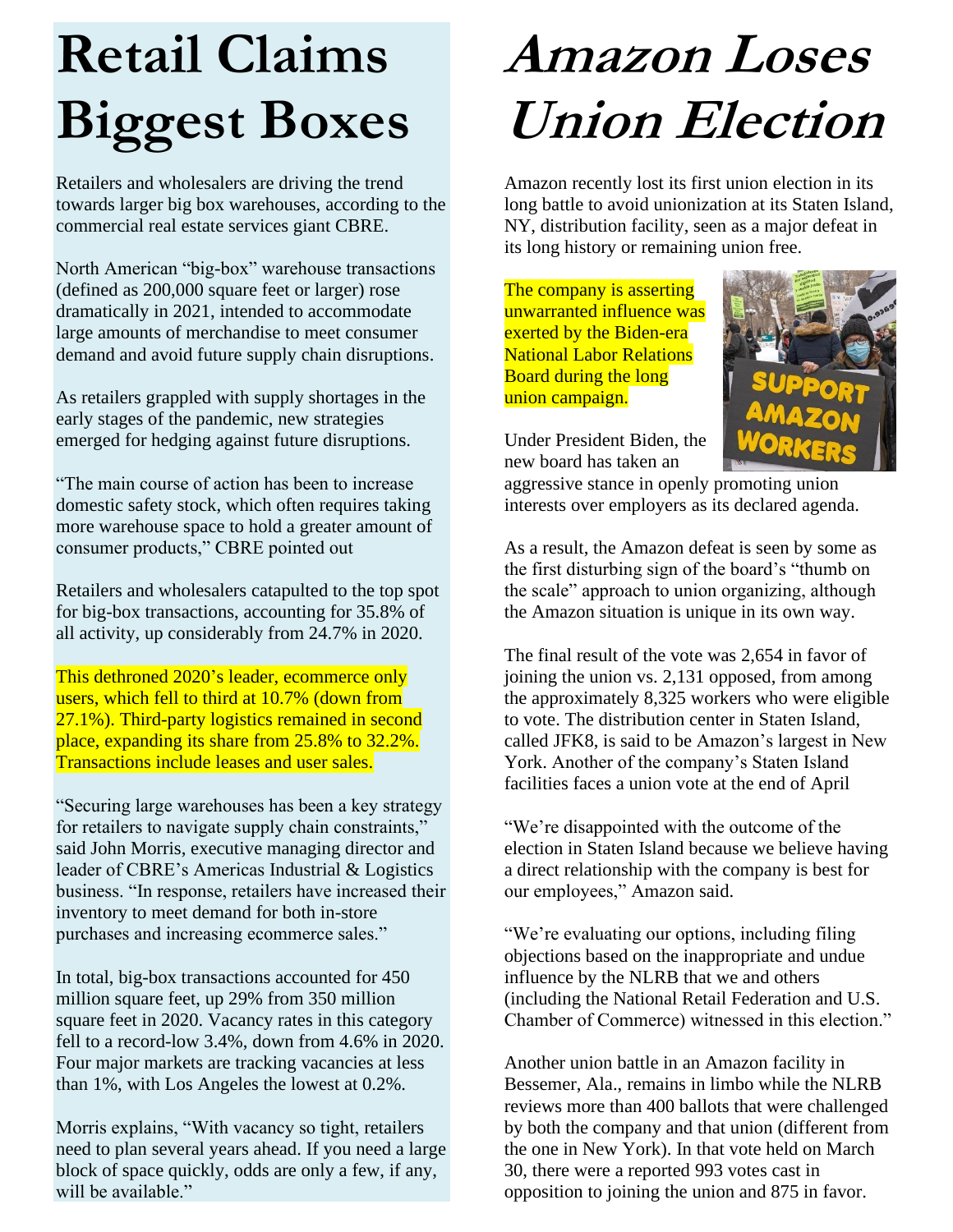## **ATRI Asks for Trucking Input**

A major factor in the supply chain crisis is the truck driver shortage, and methods for attacking it being explored by both the industry and government are allowing younger people to drive professionally and finding ways to attracting them to the job.



The American Transportation Research Institute has launched a research effort to help answer some of the questions surrounding this effort. To that end, ATRI is

asking fleets to complete a short survey about what it takes to attract younger drivers.

"As trucking fleets continue to address workforce challenges, understanding how to tap the potential of this nation's younger employees is critical," said ATRI President Rebecca Brewster.

The survey is intended to quantify the industry's experience in recruiting, training and retaining young adult employees. This survey is part of a larger study identified by ATRI's trucking industry Research Advisory Committee as a top research priority in 2021 to examine how the industry can best integrate younger adults into trucking careers.

Fleets are asked to provide input through an online survey that will document Millennial and Gen Z involvement in the trucking industry, carrier perceptions of the DRIVE-Safe Act pilot program, and recent developments in driver apprenticeship programs. Carrier input also is being sought on employment, training and retention practices for young adults in the trucking industry, with a particular focus on young adults working as commercial drivers licensed truck drivers.

"This timely research will provide valuable guidance for cultivating an environment in which young adults can thrive in trucking careers," according to ATRI.

The survey is due April 22 and can be found [here.](https://www.research.net/r/Motor-Carrier-Young-Employee) All company information will be kept confidential.

### **Interest High in AI, Survey Finds**

Confidence in the future application of intelligent robots used in warehouse automation at all-time high among logistics professionals, according to a survey conducted by the intelligent warehouse systems provider Covariant.

Notable findings from the survey reveal a recordlevel interest in artifical intellgence robotics and planned investment across material handling operations such as sortation, induction, good-toperson order picking and depalletization.

The company eported that other findings include:

- Almost half of respondents assert that intelligent robots have become smart enough to reliably run pick-and-place stations.
- Of that group, one in four say they are already are using AI-powered robotics or are in the process of implementation.

Covarinat also said that the main barriers to adoption fell into two major areas for the minority who indicated they have yet to try AI robotics:

- Uncertainty around ROI/lack of awareness of new commercial models such as Robot-as-a-Service (RaaS), resulting in 35% saying they are concerned implementing a solution would be too expensive.
- A noisy marketplace  $-16\%$  are overwhelmed by the nuances of available solutions and the level of difficulty in assessing the differences of each one.

"Savvy logistics professionals believe the new generation of intelligent automation, AI robotics, will solve many of today's most pervasive fulfillment center challenges," observed Covariant Chief Executive Officer Peter Chen. "We've reached a critical phase of technological viability."

His said customers have found that it takes time to see the full breadth of applications. Covariant customer Ed Shapiro, director of engineering at 3PL Capacity, noted, "When getting started, it can be difficult to understand the impact AI-powered solutions could have on your unique operations."